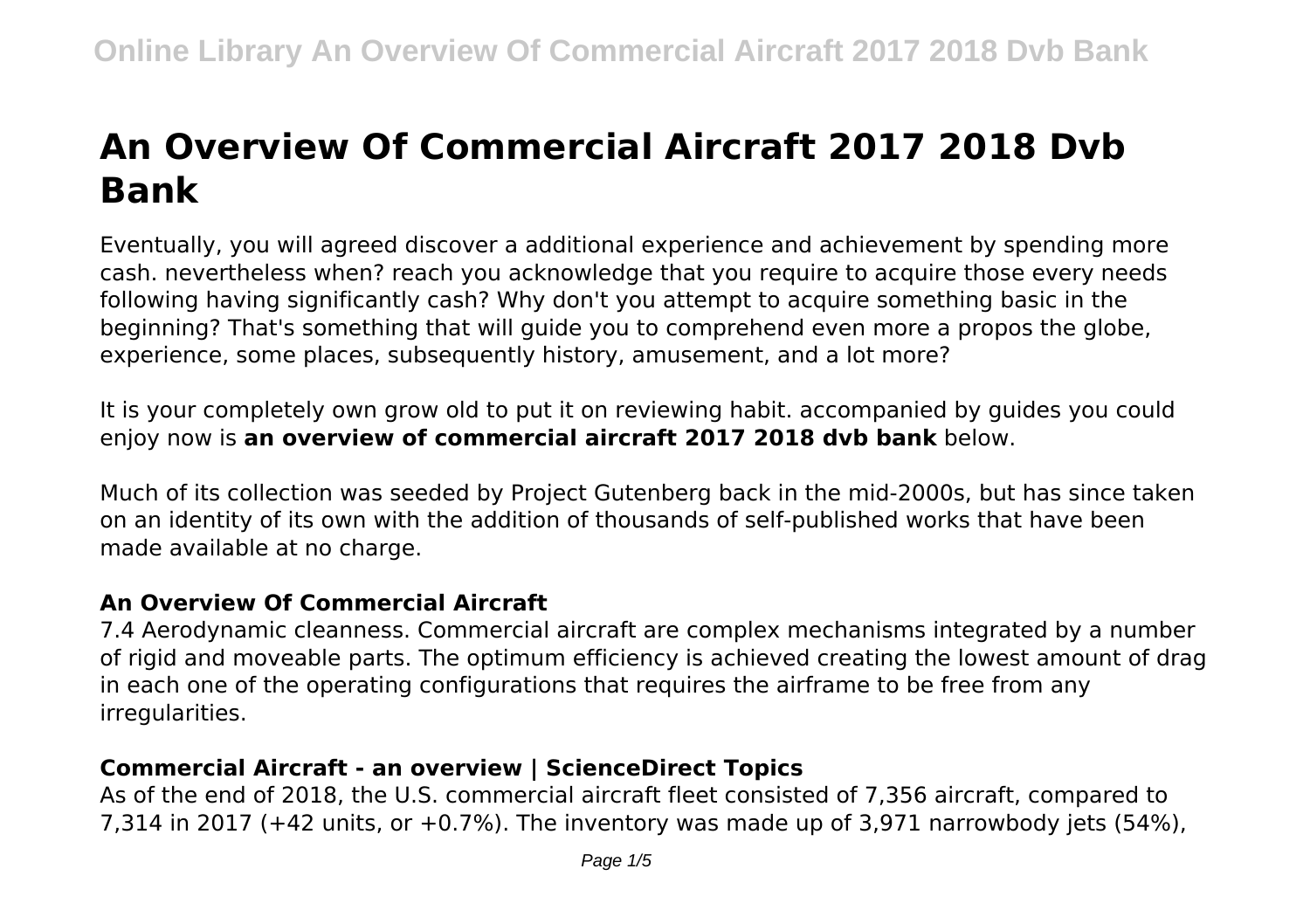1,760 regional jets (24%), and 1,146 widebody jets (16%).

# **An Overview of the U.S. Commercial Aircraft Fleet ...**

Everts Air, based in Fairbanks, Alaska, operates three aircraft of this type as well as 15 Douglas DC-6s and a number of other aircraft. Other very old aircraft still in U.S. commercial service are the Convair CV-580 / CV-5800, McDonnell Douglas DC-9, Boeing 727-200, Boeing 737-200, and Lockheed L-382G Hercules.

## **An Overview of the U.S. Commercial Aircraft Fleet ...**

With this DVB AirApp (AirApp), DVB Aviation Research presents an overview of commercial airliners. The aircraft types included are Boeing, Airbus Bombardier and Embraer types which are currently in operation or have been launched as well as new aircraft developments out of Russia, China and Japan. Freighter aircraft are also included.

## **An Overview of Commercial Aircraft 2017 - 2018**

Commercial Aircraft. Airbus' diverse product line includes everything from passenger jetliners to freighters and private jets. With each of the company's aircraft family boasting cutting-edge design, superior comfort and unparalleled efficiency, they are setting the standard for the modern aviation industry. No matter who is flying, whether it is VIPs or government officials, frequent-flying business passengers or vacationers jetting off for a well-deserved break, passengers can relax ...

## **Commercial Aircraft - Airbus**

In 2018, the U.S. commercial aircraft inventory was 7,356 aircraft, up from 7,314 aircraft in 2017 (+42/+0.6%). The 2018 inventory included 3,971 narrow-body jets (54.0%), 1,760 regional jets. (23.9%), and 1,146 wide-body jets (15.6%).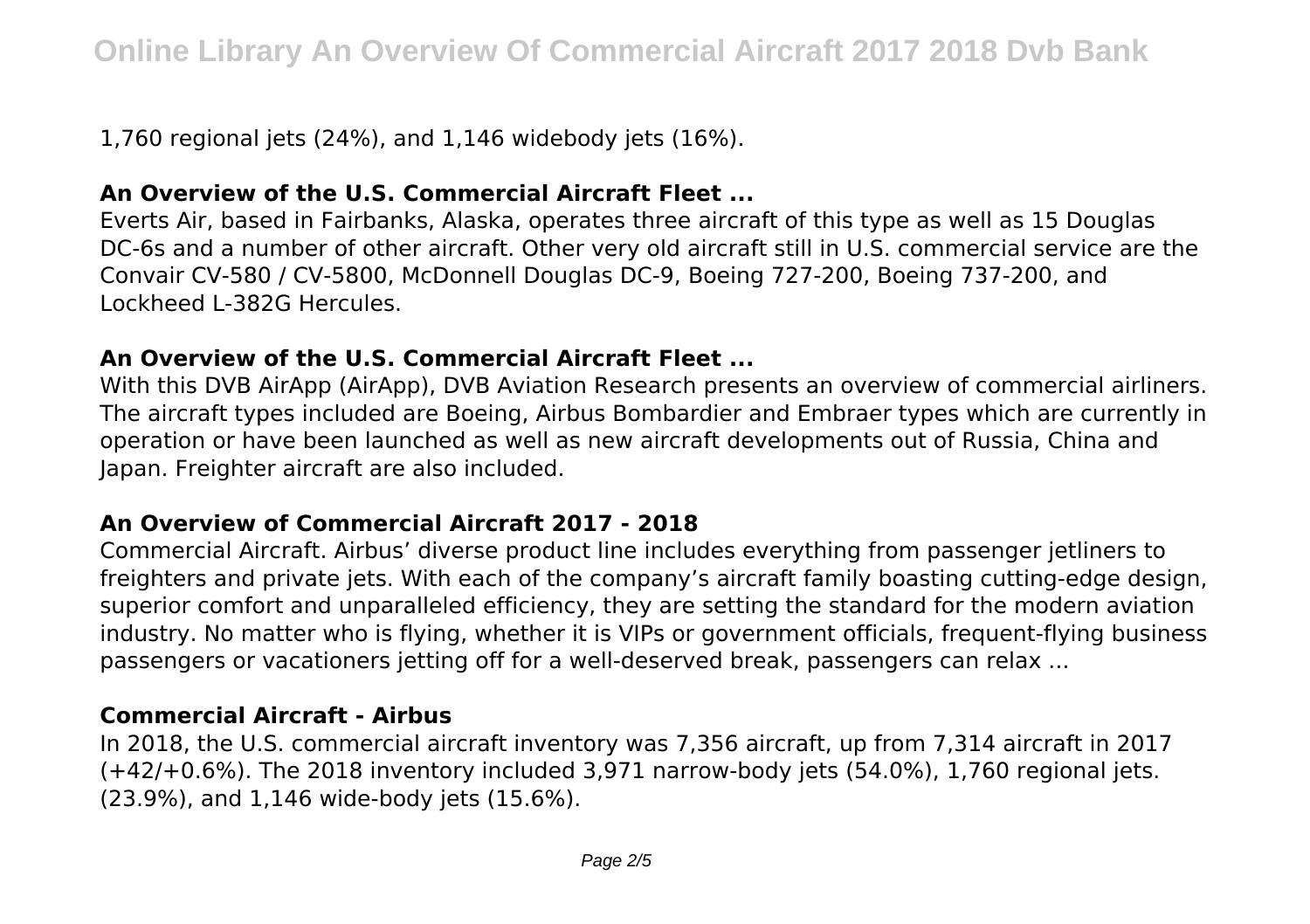# **U.S. Commercial Aircraft Fleet 2018 | By Model, Type and ...**

The aircraft description section generally contains the background of the subject aircraft type, some technical and/or operational characteristics complemented with market information and possibly information on the market potential for freighters (both production and converted

## **An Overview of Commercial Jet Aircraft 2013 - 2014**

Commercial aircraft transport passengers and cargo from one location to another. Fuselage, landing gear, wing, tail, and power plant are major components of an aircraft. Currently, the world commercial aircraft market is on the rise, having significant acceptance in most geographical regions.

#### **Commercial Aircraft Market Size, Share and Analysis ...**

It also provides an overview and forecast for the Commercial Aircraft Cabin Interior market based on all the segmentation provided for the global region. The predictions highlighted in the Commercial Aircraft Cabin Interior market share report have been derived using verified research procedures and assumptions.

## **Commercial Aircraft Cabin Interior Market 2020 ...**

consumption per seat-kilometre as piston-engined aircraft were replaced by jet-engined. The last piston-powered airliners were at least twice as fuel-efficient as the first jet-powered aircraft. Aircraft fuel efficiency is just one of the design parameters of interest to aircraft designers and the market.

## **NLR-CR-2005-669 Fuel efficiency of commercial aircraftFuel ...**

DVB Bank – International transport finance

## **DVB Bank – International transport finance**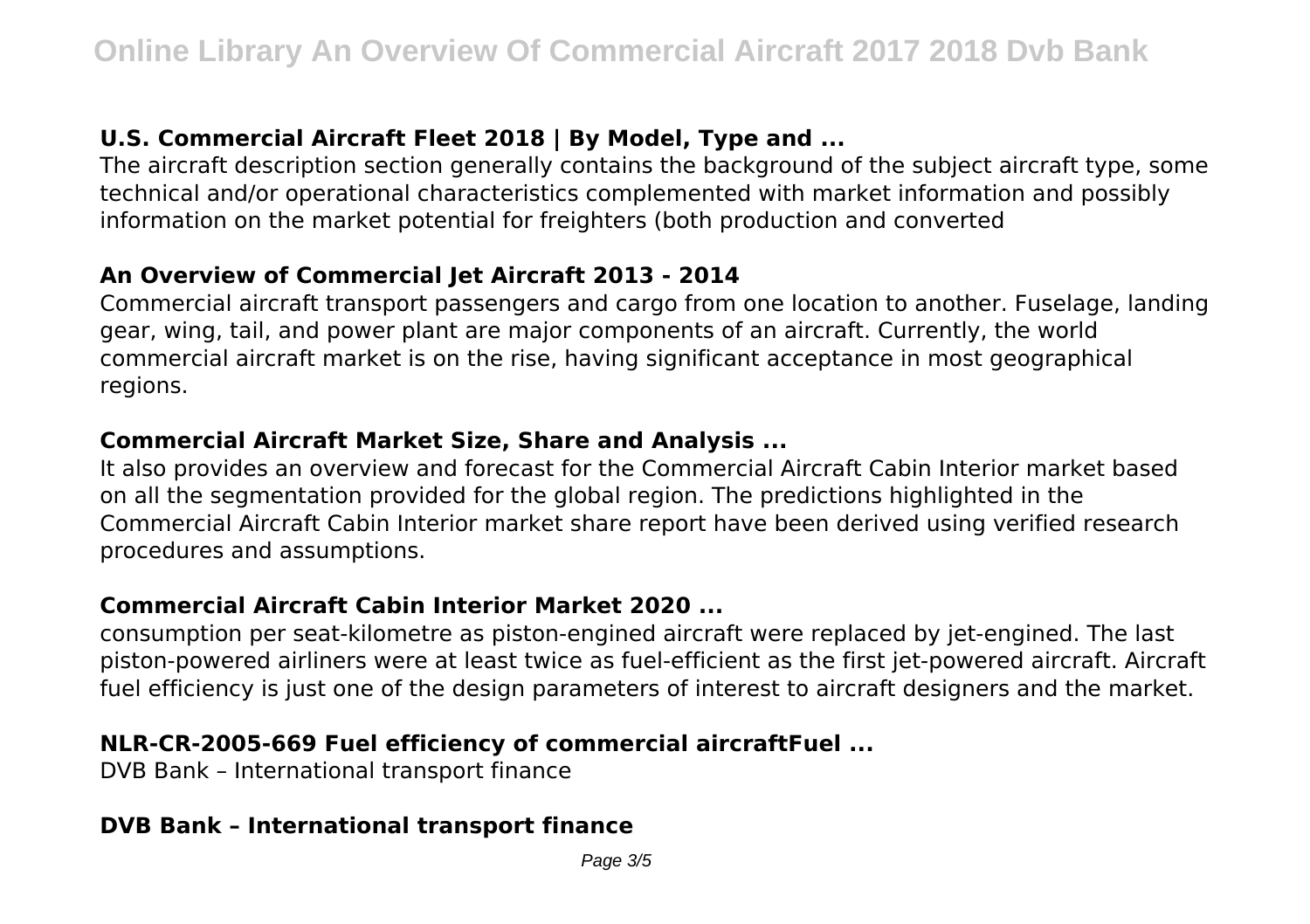After World War II, commercial aviation grew rapidly, using mostly ex-military aircraft to transport people and cargo. The experience used in designing heavy bombers such as the B-29 and Avro Lancaster could be used for designing heavy commercial aircraft. The DC-3 also made for easier and longer commercial flights.

#### **Commercial aviation - Wikipedia**

DUBLIN, Sept. 3, 2020 /PRNewswire/ -- The "Post-pandemic Growth Opportunity Analysis of the Global Commercial Aircraft Market" report has been added to ResearchAndMarkets.com's offering. The COVID ...

#### **World Commercial Aircraft Market Analysis 2020: A Look at ...**

Overview Commercial Jet provides turn-key aircraft maintenance, repair and overhaul (MRO) services for a wide array of commercial and military aircraft. As an independent FAA EASA approved repair station, our customers include scheduled and non-scheduled passenger airlines, cargo operators and leasing companies.

#### **Overview — Commercial Jet**

Flight Tracker Overview Tracking 6,520 airborne aircraft with 620,581,117 total flights in the database. FlightAware has tracked 99,203 arrivals in the last 24 hours. FlightAware offers displays of airborne special humanitarian relief flights such as Lifeguard and Angel Flights. x Login.

#### **Live Flight Tracker - FlightAware**

Commercial Airplanes. Boeing has been the premier manufacturer of commercial jetliners for decades. Today, the company manufactures the 737, 747, 767, 777 and 787 families of airplanes and the Boeing Business Jet range. New product development efforts include the Boeing 787-10 Dreamliner, the 737 MAX, and the 777X.